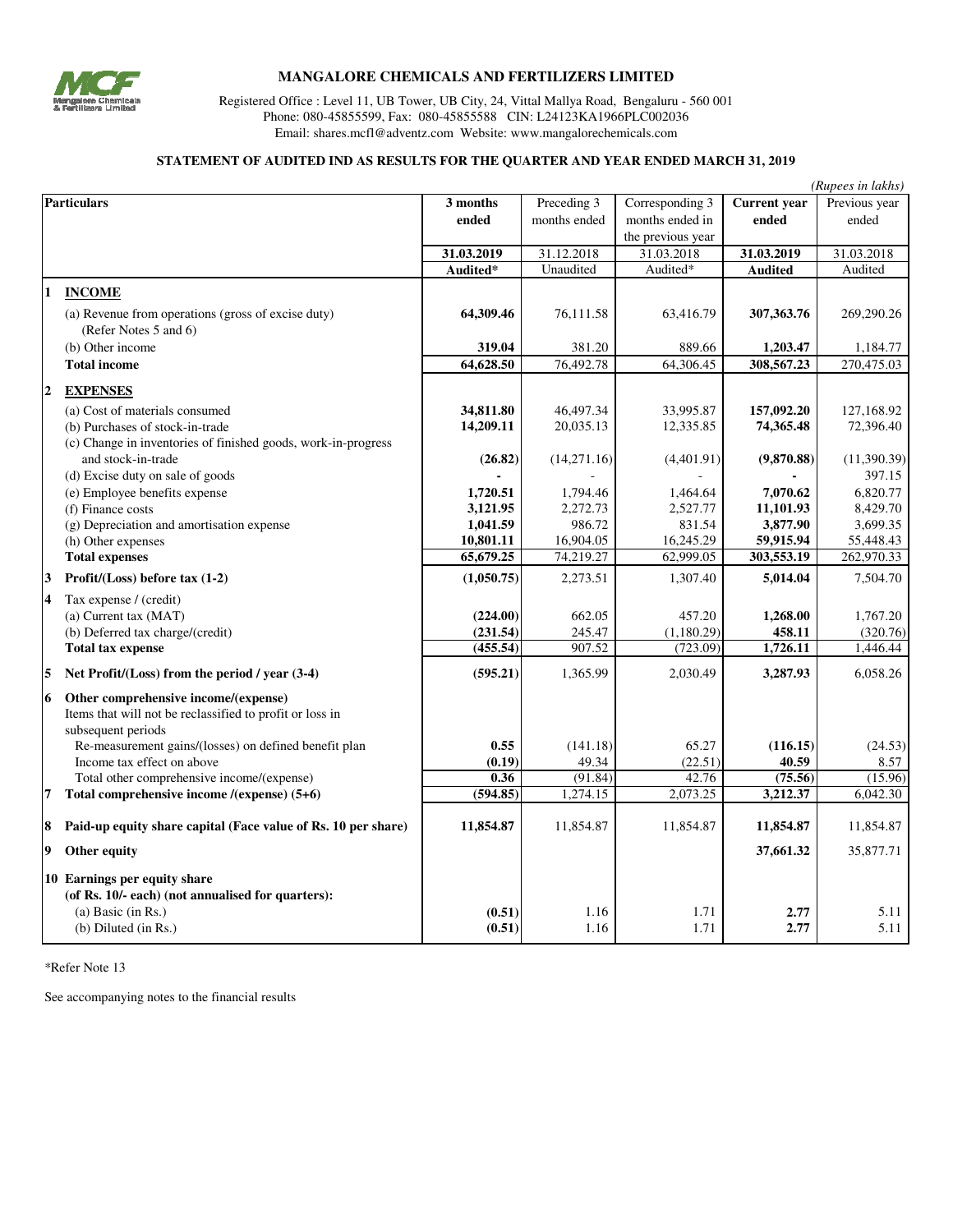

# **MANGALORE CHEMICALS AND FERTILIZERS LIMITED**

Registered Office : Level 11, UB Tower, UB City, 24, Vittal Mallya Road, Bengaluru - 560 001 Phone: 080-45855599, Fax: 080-45855588 CIN: L24123KA1966PLC002036 Email: shares.mcfl@adventz.com Website: www.mangalorechemicals.com

#### **STATEMENT OF ASSETS AND LIABILITIES**

|               |                                                                               | (Rupees in lakhs)      |                        |  |  |
|---------------|-------------------------------------------------------------------------------|------------------------|------------------------|--|--|
|               |                                                                               | As at                  | As at                  |  |  |
|               |                                                                               | March 31, 2019         | March 31, 2018         |  |  |
|               |                                                                               | <b>Audited</b>         | Audited                |  |  |
|               | <b>ASSETS</b>                                                                 |                        |                        |  |  |
|               |                                                                               |                        |                        |  |  |
|               | <b>Non-current assets</b>                                                     |                        |                        |  |  |
| (a)           | Property, plant and equipment                                                 | 61,247.53<br>3,418.08  | 60,994.71              |  |  |
| (b)<br>(c)    | Capital work-in-progress<br>Intangible assets                                 | 90.41                  | 3,303.21<br>96.13      |  |  |
| (d)           | Intangible assets under development                                           | 39.03                  |                        |  |  |
| (e)           | Financial assets                                                              |                        |                        |  |  |
|               | (i) Loans                                                                     | 782.06                 | 739.60                 |  |  |
|               | (ii) Others                                                                   | 15.29                  | 40.98                  |  |  |
| (f)           | Income tax assets (net)                                                       | 246.73                 | 44.03                  |  |  |
| (g)           | Other non-current assets                                                      | 1,726.77               | 70.15                  |  |  |
|               |                                                                               | 67,565.90              | 65,288.81              |  |  |
|               | <b>Current assets</b>                                                         |                        |                        |  |  |
| (a)           | Inventories                                                                   | 53,872.50              | 39,690.86              |  |  |
| (b)           | Financial assets                                                              |                        |                        |  |  |
|               | (i) Trade receivables                                                         | 156,448.07             | 118,468.49             |  |  |
|               | (ii) Cash and cash equivalents                                                | 4,164.72               | 11,264.04              |  |  |
|               | (iii) Other bank balances                                                     | 796.76                 | 823.99                 |  |  |
|               | (iv) Others                                                                   | 890.63                 | 991.38                 |  |  |
| (c)           | Other current assets                                                          | 8,079.96               | 14,271.78              |  |  |
|               |                                                                               | 224,252.64             | 185,510.54             |  |  |
|               | <b>Total assets</b>                                                           | 291,818.54             | 250,799.35             |  |  |
|               | <b>EQUITY AND LIABILITIES</b>                                                 |                        |                        |  |  |
|               |                                                                               |                        |                        |  |  |
| <b>Equity</b> |                                                                               |                        |                        |  |  |
| (a)           | Equity share capital                                                          | 11,854.87<br>37,661.32 | 11,854.87<br>35,877.71 |  |  |
| (b)           | Other equity                                                                  | 49,516.19              | 47,732.58              |  |  |
|               | <b>Liabilities</b>                                                            |                        |                        |  |  |
|               |                                                                               |                        |                        |  |  |
|               | <b>Non-current liabilities</b>                                                |                        |                        |  |  |
| (a)           | Financial liabilities                                                         |                        |                        |  |  |
|               | (i) Borrowings                                                                | 27,032.32              | 19,686.81              |  |  |
|               | (ii) Others<br>Provisions                                                     | 546.19<br>1,624.64     | 461.87<br>1,482.75     |  |  |
| (b)<br>(c)    | Deferred tax liabilities (net)                                                | 1,755.37               | 1,337.85               |  |  |
|               |                                                                               | 30,958.52              | 22,969.28              |  |  |
|               | <b>Current liabilities</b>                                                    |                        |                        |  |  |
| (a)           | Financial liabilities                                                         |                        |                        |  |  |
|               | (i) Borrowings                                                                | 139,314.13             | 113,257.79             |  |  |
|               | (ii) Trade payables                                                           |                        |                        |  |  |
|               | a) total outstanding dues of micro enterprises and small enterprises          | 287.58                 | 104.90                 |  |  |
|               | b) total outstanding dues of creditors other than micro enterprises and small |                        |                        |  |  |
|               | enterprises                                                                   | 50,941.50              | 52,068.17              |  |  |
|               | (iii) Others                                                                  | 17,971.60              | 12,298.45              |  |  |
| (b)           | Other current liabilities                                                     | 1,782.27               | 1,494.66               |  |  |
| (c)           | Provisions                                                                    | 1,046.75               | 873.52                 |  |  |
|               |                                                                               | 211,343.83             | 180,097.49             |  |  |
|               | <b>Total equity and liabilities</b>                                           | 291,818.54             | 250,799.35             |  |  |
|               |                                                                               |                        |                        |  |  |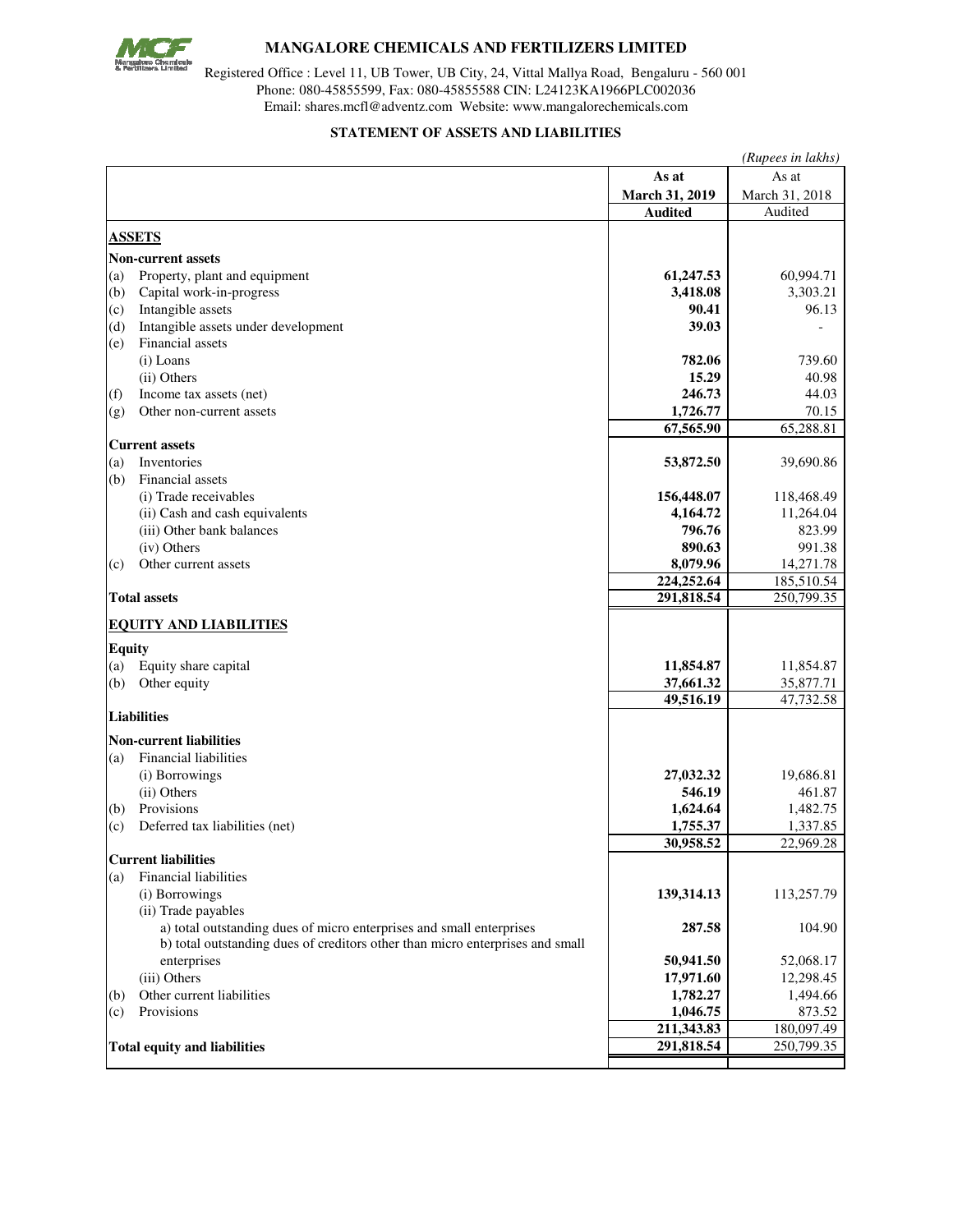## Notes:

- 1. The Ind AS financial results for the quarter and year ended March 31, 2019 of Mangalore Chemicals and Fertilizers Limited ("the Company") have been reviewed by the Audit Committee and approved by the Board of Directors at its meetings held on May 14, 2019 and have been audited by the statutory auditors of the Company.
- 2. The Ind AS financial results have been prepared in accordance with the recognition and measurement principles laid down in Indian Accounting Standard 34 (Ind AS 34), "Interim Financial Reporting" prescribed under Section 133 of the Companies Act, 2013, read with Rule 3 of Companies (Indian Accounting Standards) Rules, 2015, as amended, and in terms of Regulation 33 of the SEBI (Listing Obligations and Disclosure Requirements) Regulations, 2015, as amended and SEBI Circular No. CIR/CFD/FAC/62/2016 dated July 5, 2016.
- 3. The Company is engaged in the manufacture, sale and trading of fertilisers which constitutes a single operating segment as per Ind AS 108 and hence separate segment disclosures have not been furnished.
- 4. The urea concession has been estimated and accounted as per the Government of India ('GOI') notification dated June 17, 2015. The subsidy on phosphatic and complex fertilisers has been accounted based on the rates announced by the GOI under Nutrient Based Subsidy Policy, from time to time.
- 5. The Company recognises urea concession income from the GOI based on estimates and changes, if any, are recognised in the period/year of finalisation of the prices by the GOI under the scheme. Accordingly, revenue from operations for the year ended March 31, 2019 include additional urea concession income of Rs. 3,050.79 Lakhs and that for the quarter and year ended March 31, 2018 include additional urea concession income of Rs. 2,068.68 Lakhs, relating to respective immediately preceeding financial year recognised on finalization of escalation/de-escalation claims.
- 6. Revenue from operations for the year ended March 31, 2019 is not comparable with the corresponding previous year, since excise duty formed part of expenses upto June 30, 2017, whereas, effective July 1, 2017 revenue is net of Goods and Service Tax ('GST').
- 7. Ind AS 115 Revenue from Contracts with Customers, mandatory for reporting periods beginning on or after April 1, 2018, replaces existing revenue recognition requirements. Under the modified retrospective approach there were no significant adjustments required to the retained earnings at April 1, 2018. Also, the application of Ind AS 115 did not have any significant impact on recognition and measurement of revenue and related items in the Ind AS financial results.
- 8. Vide GST Notification No. 26/2018 dated June 13, 2018, the department amended definition of 'Net Input Tax Credit' for the purpose of GST refund on account of inverted duty structure with effect from July 1, 2017 to include input tax credit availed only on inputs which excludes input services. The Company had claimed GST refund with respect to input services effective July 1, 2017 till April 17, 2018 aggregating to Rs. 1,206.29 Lakhs which is also supported by a legal opinion obtained subsequently. Further, the Company while relying on such legal opinion and on a stay order dated September 18, 2018 of the High Court of Gujarat in respect of application of another company on this matter, has recognized input tax credit of Rs. 2,118.54 Lakhs on input services for the year ended March 31, 2019. Considering such credit is available for utilization also, the management is confident of refund / utilisation of aforesaid input tax credit.